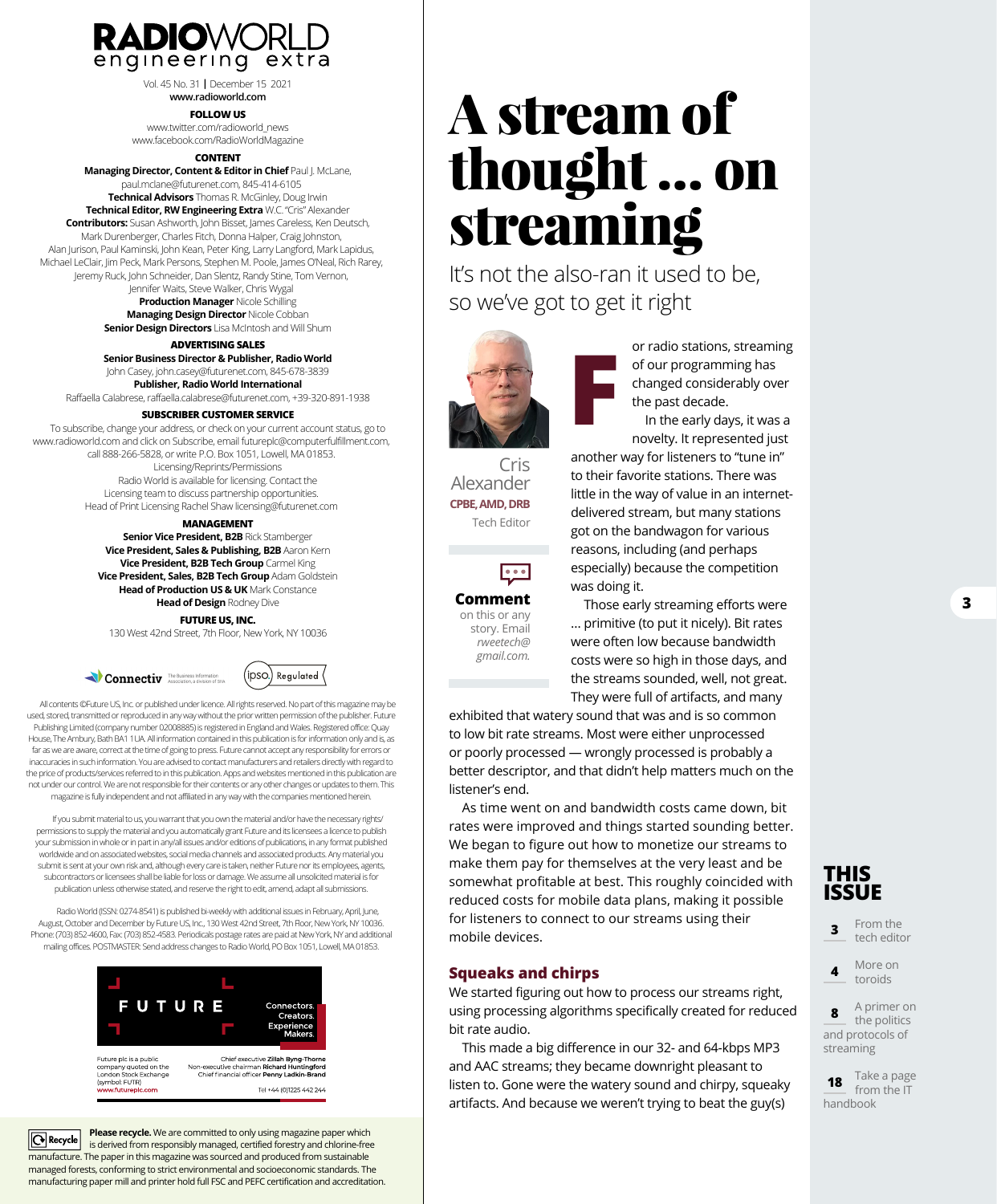## **From** the Editor

across town in a loudness war, our streams could actually have some dynamic range.

With the advent of hybrid radio, the quality of our streams has taken on a whole new level of importance. When the blend to the stream occurs in the listener's radio, we want to avoid big difference in sound quality. It should be imperceptible, or almost so. The challenge is much the same as it has been for hybrid HD Radio for the past 15+ years: The blend has to sound good.

Streaming encoders have come a long way, too. Most, as far as I can tell, are still software encoders running on the station's own hardware, but both the encoding software and the hardware are getting better and better.

In addition to traditional

sound cards ranging from under \$50 to over \$1,000, stations with AoIP studio infrastructure have the option to feed their encoders via IP using PC drivers compatible with whatever AoIP system they are using.

In the bigger markets, my company employs Dell Precision rack-mount workstations with some horsepower,

Readers Forum

# More on toroids

**Nice explanation of toroid core lightning protection by Jeff Welton in the Oct. 20 issue of Radio World Engineering Extra titled, "Ferrite Toroids Can Be an Engineer's Best Pal."**

**To expand on that: I like to pass conductors through toroid cores several times, when practical, to get even more protection. Also, I have always coiled 120 VAC power cords to use up extra cord length and to provide inductance to a lightning path, even when a toroid core is used. More is better.**

#### *Mark Persons, CPBE, W0MH*

*The author is a Radio World contributor, retired contract engineer and recent recipient of the SBE Lifetime Achievement Award.*



**Above** Special low-bitrate processing algorithms properly used can make your stream sound great. Shown is the GUI for a Wheatstone processor.

dual-port NICs and employing multi-channel AoIP drivers to produce the streams. These machines can easily handle streams for multiple stations with multiple streams for each station. Streaming service for our stations is provided by Triton, and we use their proprietary encoder software on these workstations.

Purpose-built hardware encoders are now available from various manufacturers that will accept a variety of input sources, including AoIP. These encoders will produce multiple streams in different formats and with different data rates. Some include integral audio processing, providing a "one-stop" encoding solution.

#### **Making it pay**

As noted, monetizing our streams is important in many stations. Preroll and midroll audio or video ads, ad replacement and programmatic ad sales are elements that we have to deal with in many cases. Some of those things